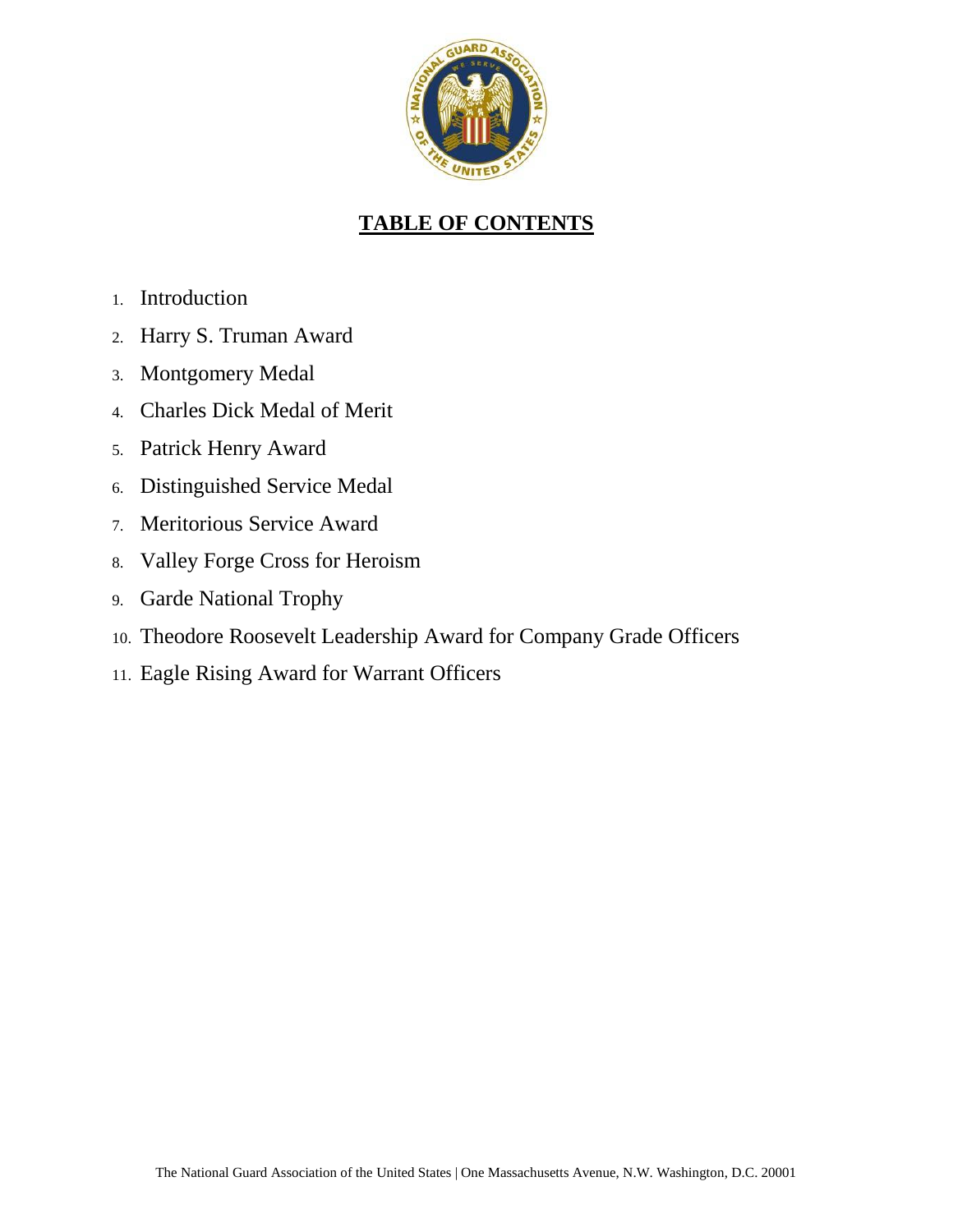

# Purpose of the NGAUS Awards Program

The National Guard Association of the United States Awards Program is designed to recognize individuals and organizations who, by **superior performance**, acts of **heroism** or **meritorious service**, make a contribution to the goals of the National Guard Association of the United States, to the purpose and effectiveness of the broader National Guard or to the stability and security of the United States of America.

#### *Note: All Guard officer nominations must be a member of NGAUS.*

The roots of the Awards Program go back to 1936 with the presentation of the first Pershing Plaque. In 1950, the Distinguished Service Medal was adopted. Since the Program's inception, nine more individual awards have been established: The Harry S. Truman Award, the Association's highest award; the Montgomery Medal; the Meritorious Service Award; the Valley Forge Cross for Heroism; the Charles Dick Medal of Merit; the Patrick Henry Award, the Garde Nationale Trophy and the Theodore Roosevelt Leadership Award for Company Grade Officers. The Eagle Rising Award for Warrant Officers is the newest addition.

## **Awards Procedures**

### **Presentation of Awards**

Awards are presented during the Association's annual General Conference to afford **maximum national visibility** to award recipients by their National Guard peers.

### **Committee on Awards**

The NGAUS Awards Committee is responsible for reviewing the NGAUS Awards Program for adequacy, administrative effectiveness and makes program changes/recommendations to the Board of Directors, as necessary. The Awards Committee reviews all nominations for awards and makes final selection recommendations to the Board of Directors.

#### **Deadline**

The deadline for the receipt of nominations for all 2022 NGAUS Individual Awards is **May 15**. Nominations should be addressed to the attention of:

**NGAUS Awards Program One Massachusetts Avenue, NW Washington, D.C. 20001**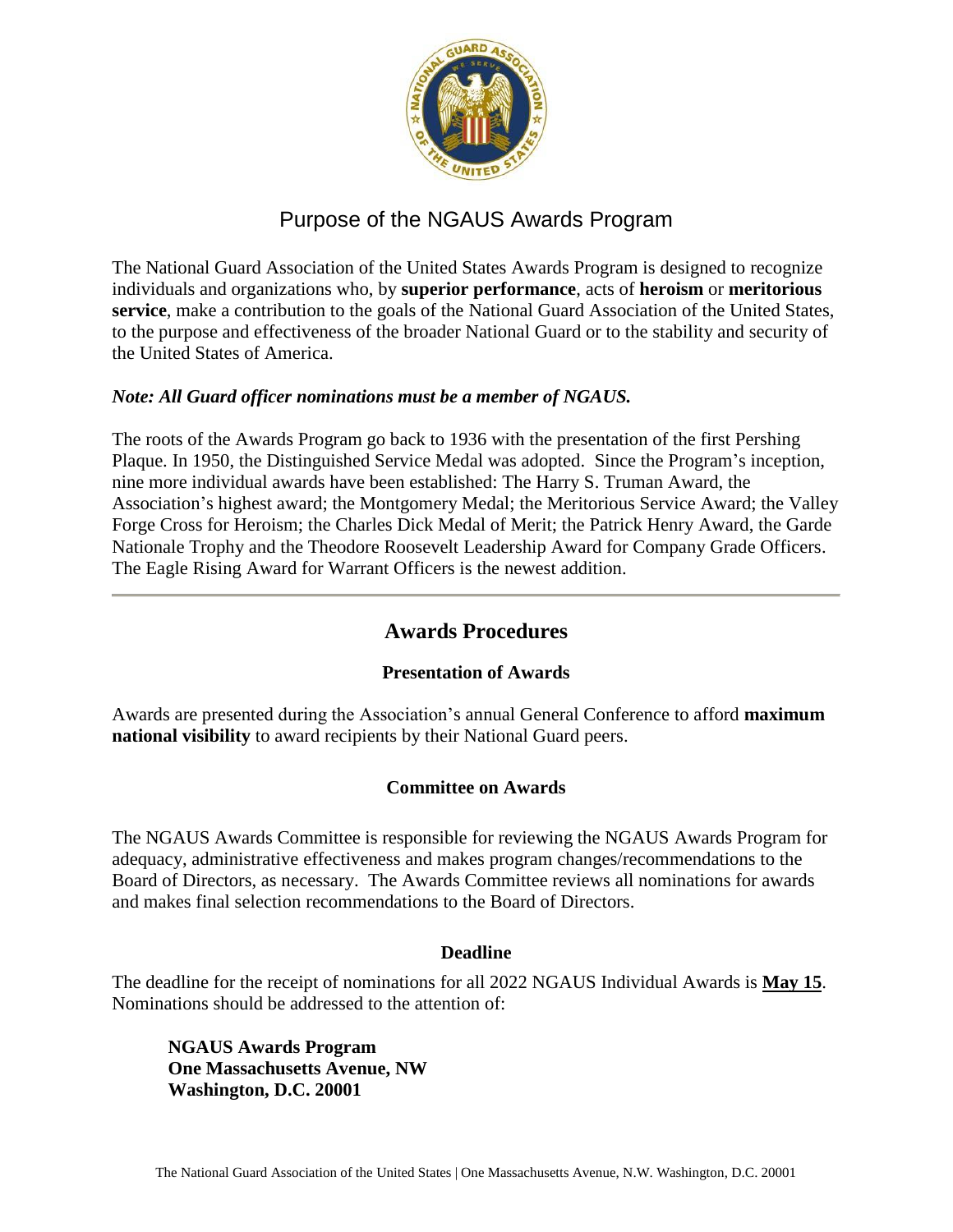

# **Harry S. Truman Award for Distinguished Service in Support of National Defense**

The Harry S Truman Award, authorized by the NGAUS Board of Directors in 1968, is the highest recognition conferred upon an individual by the Association. Recipients have made sustained contributions of exceptional and far-reaching magnitude to the defense and security of the United States in a manner worthy of recognition at the national level.

### **Description**

For three decades, the Truman has been a very distinctive award. It comprises 13 pewter sculpted minutemen, representing the 13 original colonies.

### **Criteria**

The individual to be selected should have made **sustained contributions of exceptional and far-reaching magnitude to the defense and security of the United States** in a manner worthy of recognition at the national level.

The Truman Award is **intended for the civilian and military leaders of America at the national level**. Although a single deed or action may be considered as qualification for this award if it is sufficient magnitude and significance, weight should be give to **sustained contributions**. Past recipients have been Presidents, Senators, Congressmen and senior general officers.

## **Nomination and Selection Procedures**

Any member of the Awards Committee, the Board of Directors or an elected officer of NGAUS, state association President or Adjutants General may nominate an individual to receive this award.

The letter should contain clear and detailed statement of the nature and magnitude of the nominated individual's contributions to an improved defense posture. The Truman Award is usually presented not more than once annually (co-recipients have been named twice). However, if in the view of the Awards Committee or the Board of Directors, no individual has met the requirements of the award, no award will be given. An individual may not receive the Award more than once.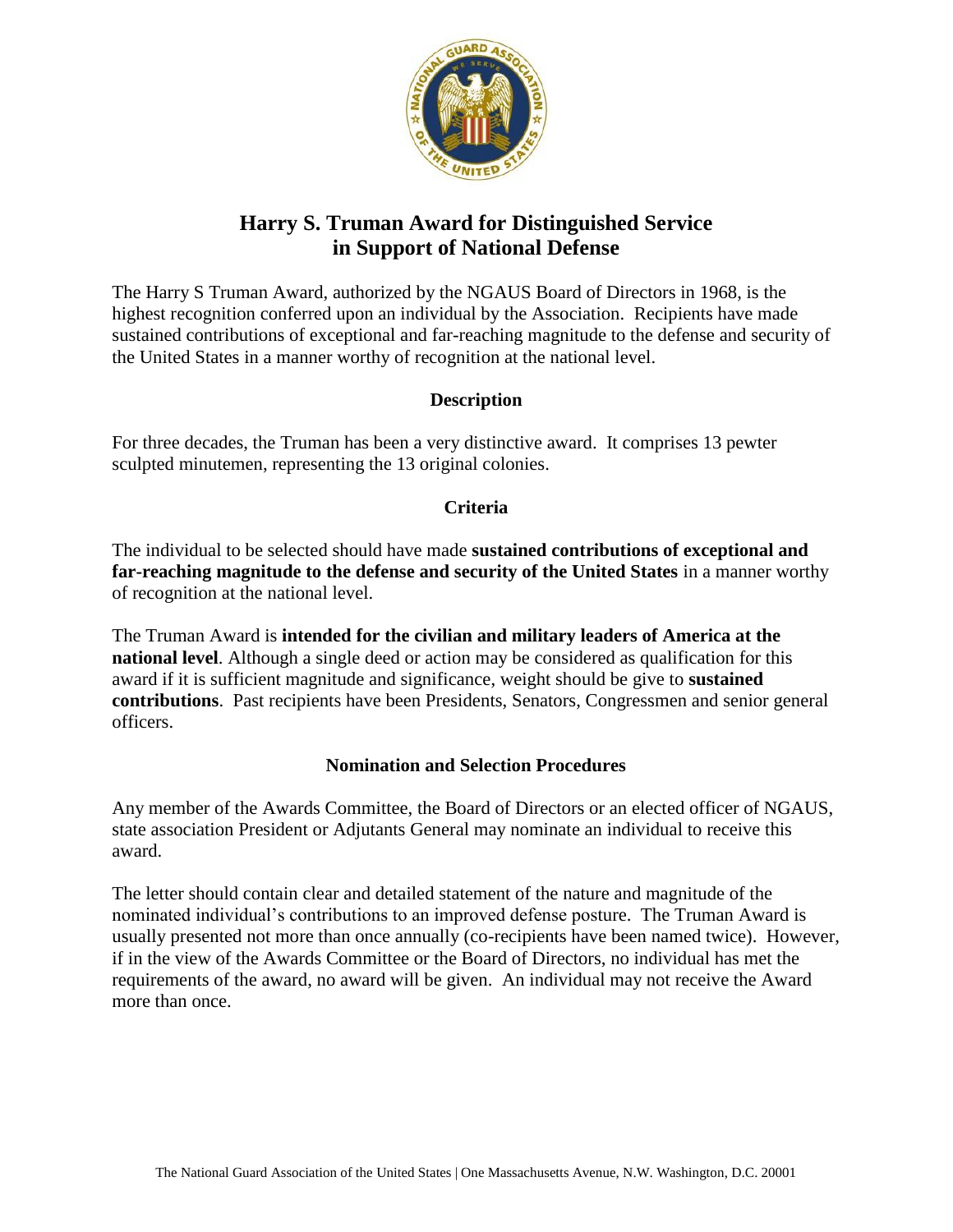

# **Montgomery Medal**

The Montgomery Medal provides a mechanism to recognize an individual (or organization) who provides outstanding support in the pursuit of the NGAUS objectives. It was first presented in 2004.

### **Description**

The award bears former Rep. Sonny Montgomery's likeness on a five-sided medal. The shape is intended to symbolize not only his contributions to the Guard, but the entire Unites States military and veterans. The medal is constructed in high relief to give the medal a look of great depth and dimension as opposed to a flat strike. The Capitol Dome rises from the top of the medal. "G.V. Sonny Montgomery" is inscribed at the top with "NGAUS" inscribed at the bottom and two stars on two of the sides. The medal is attached to a red and white ribbon.

## **Criteria**

Any individual (elected official, staffer or private citizen) or organization who/which **renders outstanding support to the pursuit of the NGAUS purposes and objectives**, as stated in the Association by-laws.

### **Nominations and Selection Procedures**

Any member of the Awards Committee, the Board of Directors or an elected officer of NGAUS, state association President or Adjutants General may nominate an individual or organization to receive this award.

An individual or organization may not receive more than one Montgomery Medal. Only one Montgomery Medal may be given in a single calendar year. However, if in the view of the Awards Committee or the Board of Directors, no individual or organization has met the requirements of the award, no award will be given.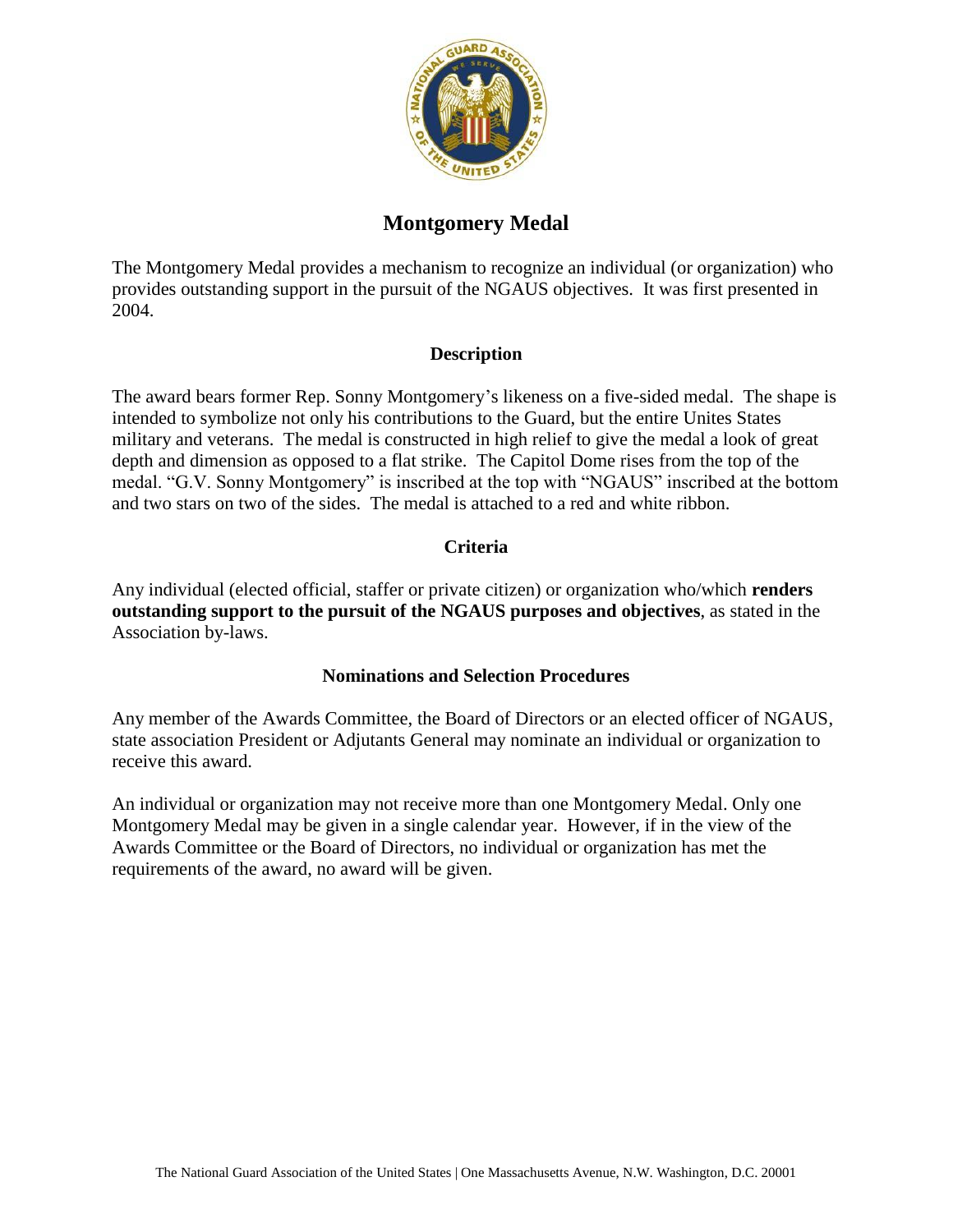

# **Charles Dick Medal of Merit**

The Charles Dick Medal of Merit was established in 1988 and is designed to recognize the contributions to the National Guard by elected representatives to legislative bodies at the state and national levels. The medal is named in honor of Major General Charles Dick, NGAUS president from 1902 to 1909, a major general in the Ohio National Guard, a Congressman and later a Senator. Dick was responsible for the passage of the Dick Acts of 1903 and 1908 that established the foundation of the modern National Guard.

## **Eligibility**

Any member of a state legislative body, the United States Congress or any state governor.

### **Description**

The Charles Dick Medal of Merit is a 2 1/2 inch gold plated medal bearing the likeness of Charles Dick. The medal is attached to a gold and red ribbon and accompanied by a plate engraved with the recipients' name all of which is encased in a wooden glass frame.

### **Criteria**

An individual must have **distinguished him/herself over an extended period of time in their support to the National Guard** through service in a state or national elected legislative body.

Superior performance of **normal duty alone does not justify award** of this medal. An individual must have provided **exceptionally strong support** to the National Guard to clearly merit this medal.

The support of the individual must be such that it has had a **lasting effect on the future of the National Guard**. The positive affect and the results of the act should outlast the tenure in office of the individual.

### **Nominations and Selection Procedures**

Any member of the Awards Committee, the Board of Directors or an elected officer of NGAUS, state association President or Adjutants General may nominate an individual to receive this award. An individual may not receive more than one Charles Dick Medal. More than one award may be given in a calendar year. By action of the Board of Directors, exceptions may be made to the restriction that an individual may not receive more than one.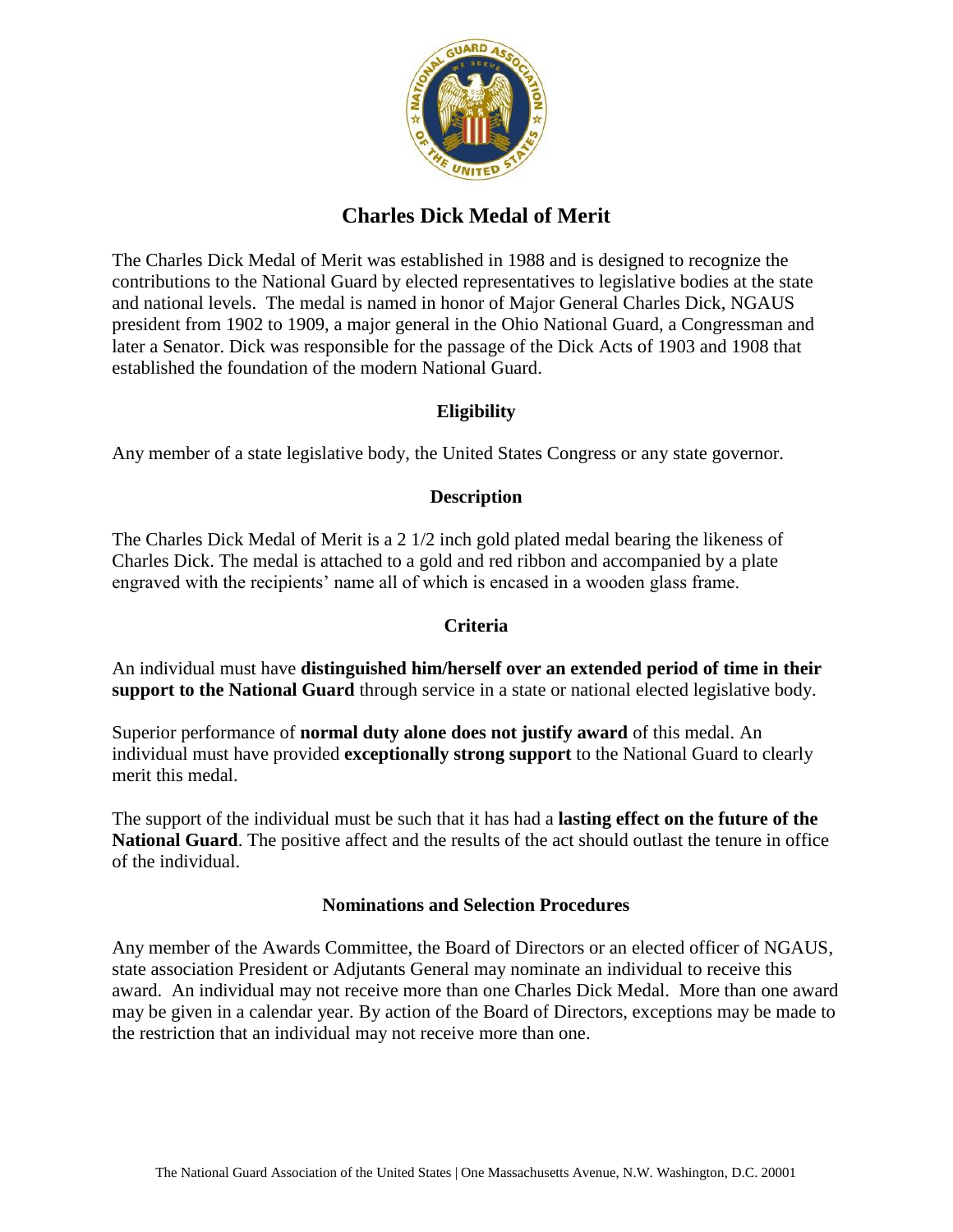

## **Patrick Henry Award**

One of the newer awards, created in 1989, is the Patrick Henry Award (the civilian counterpart to the NGAUS Distinguished Service Medal). The Patrick Henry Award is designed to provide recognition to local officials and civic leaders, who in a position of great responsibility distinguished themselves with outstanding and exceptional service to the Armed Forces of the United States, the National Guard or NGAUS.

## **Eligibility**

Any civilian, not eligible for an award in any other NGAUS category, may be nominated for the Patrick Henry Award. Primarily designed for recognition of local officials (city, county, state), civic leaders (ESGR, civilian aides, corporate CEOs) and legislative staffers.

## **Description**

This award is a walnut plaque with a laser-likeness of Patrick Henry centered at the top of the award. Above the image of Patrick Henry is the inscription "The Patrick Henry Award" and below the image the recipient's name and date the honor was received. Also, written below the image is "National Guard Association of the United States."

## **Criteria**

An individual must have distinguished him/herself **over an extended period of time** in their support of the Armed Forces of the United States, the National Guard or NGAUS.

Superior performance of **normal duty alone will not justify award** of this honor. An individual must have provided exceptionally strong support for the National Guard to clearly merit this award. The support of the individual must be such that **the readiness and the future of the Guard have been positively affected** and the results of the support should remain beyond the individual's affiliation with the National Guard.

Service narrative should provide specifics as to the nature, e.g., legislation passed and enacted, versus sponsored; and the period of service being recognized be clearly stated.

### **Nomination and Selection Procedure**

Any member of the Awards Committee, the Board of Directors or an elected officer of NGAUS, state association President or Adjutants General may nominate an individual to receive this award. An individual may not receive more than one Patrick Henry Award. More than one award may be given in a calendar year. By action of the Board of Directors, exceptions may be made to the restriction that an individual may not receive more than one.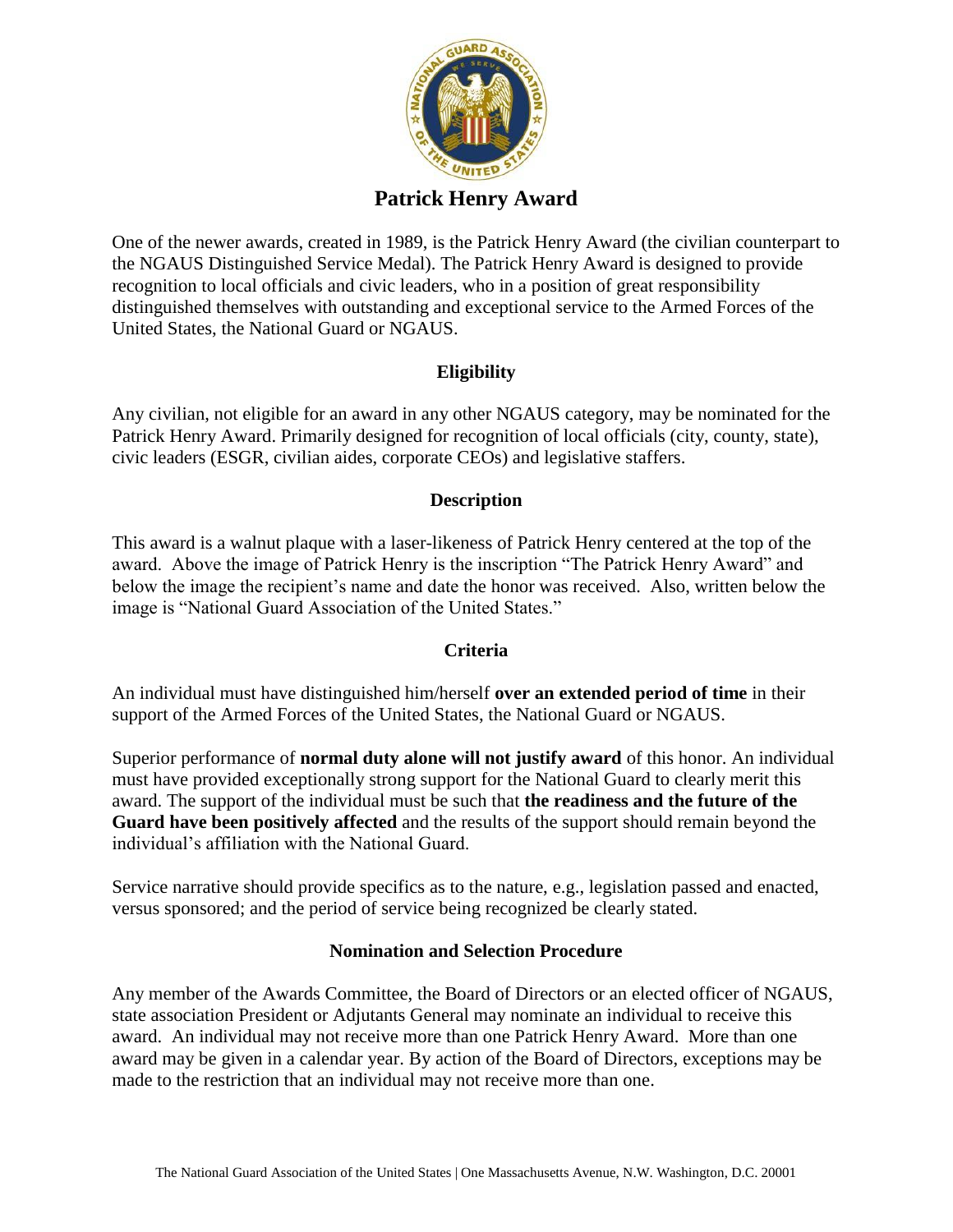

# **Distinguished Service Medal**

In 1950, NGAUS established a decoration for distinguished service as its first major individual award. The Distinguished Service Medal was conceived to provide recognition for an individual who, as member of the Armed Forces (Active, Guard or Reserve), performed exceptionally outstanding service to the United States, to the Armed Forces of the United States or to NGAUS.

## **Eligibility**

Any member of the National Guard, NGAUS or the Armed Forces of the United States, or any civilian assigned to the National Guard Bureau is eligible to receive the Distinguished Service Medal.

### **Description**

The Distinguished Service Medal is a medal measuring 1-1/2 inches in diameter, bearing a gold striking of the NGAUS seal in raised features. A scarlet silk moiré ribbon, which is 2 inches long, suspends the medal and 1-3/8 wide, topped by a bar inscribed "Distinguished Service" in raised letters.

### **Criteria**

An individual must have distinguished him/herself in particularly outstanding service to the United States Government, any of the Armed Forces of the United States, including the National Guard or NGAUS.

Outstanding performance of **normal duty alone will not justify the award** of this medal. An individual must have offered **exceptionally outstanding contributions over an extended period of time** to clearly merit the award of this medal. Contributions to state associations or to the state National Guard **may** be considered, but this award is **intended to recognize national level contributions.**

### **Nominations and Selection Procedures**

Any member of the Awards Committee, the Board of Directors or an elected officer of NGAUS, state association President or Adjutants General may nominate an individual to receive this award. An individual may not receive more than one Distinguished Service Medal. More than one award may be given in a calendar year. By action of the Board of Directors, exceptions may be made to the restriction that an individual may not receive more than one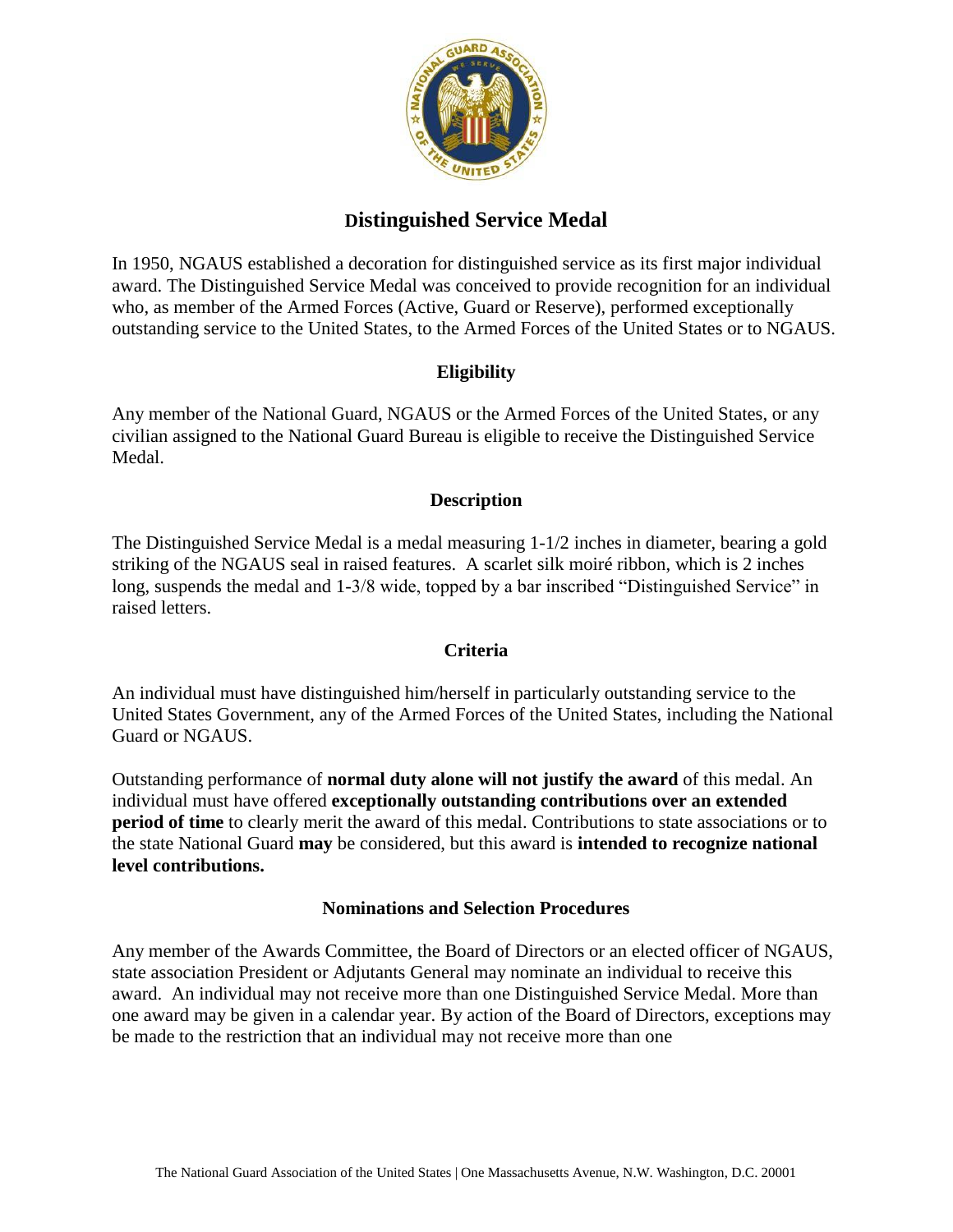

## **Meritorious Service Award**

NGAUS created the Meritorious Service Award in 1972 based upon a perceived need for an additional Association award that would specifically recognize individuals for significant contributions to the United States Government, the Armed Forces of the United States or NGAUS.

## **Eligibility**

Any member of the National Guard, NGAUS or the Armed Forces of the United States, or any civilian assigned to a National Guard Bureau or state headquarters is eligible to receive the Meritorious Service Award.

### **Description**

This award is a walnut plaque that has the NGAUS seal engraved in it. Beneath the NGAUS seal is the inscription "Meritorious Service Award" with an area provided for the recipient's name to be inscribed.

## **Criteria**

An individual must have accomplished an **outstanding achievement** on behalf of the National Guard or NGAUS.

Superior performance by an individual must have been such as to clearly identify them as having **played a key role** in the accomplishment for which the award is to be given. **Superior performance of duties normal to the grade, branch, specialty or assignment and experience of an individual are not considered adequate for this award**.

A single accomplishment **may** be considered as qualification for this award if it is of sufficient significance and magnitude. Particular considerations will be given to those individuals who have contributed **outstanding service on a sustained basis**. Personal dedication and selfsacrifice also will be regarded as factors deserving consideration.

### **Nomination and Selection Procedures**

Any member of the Awards Committee, the Board of Directors or an elected officer of NGAUS, state association President or Adjutants General may nominate an individual to receive this award. An individual may not receive more than one Meritorious Service Award. More than one award may be given in a calendar year. By action of the Board of Directors, exceptions may be made to the restriction that an individual may not receive more than one.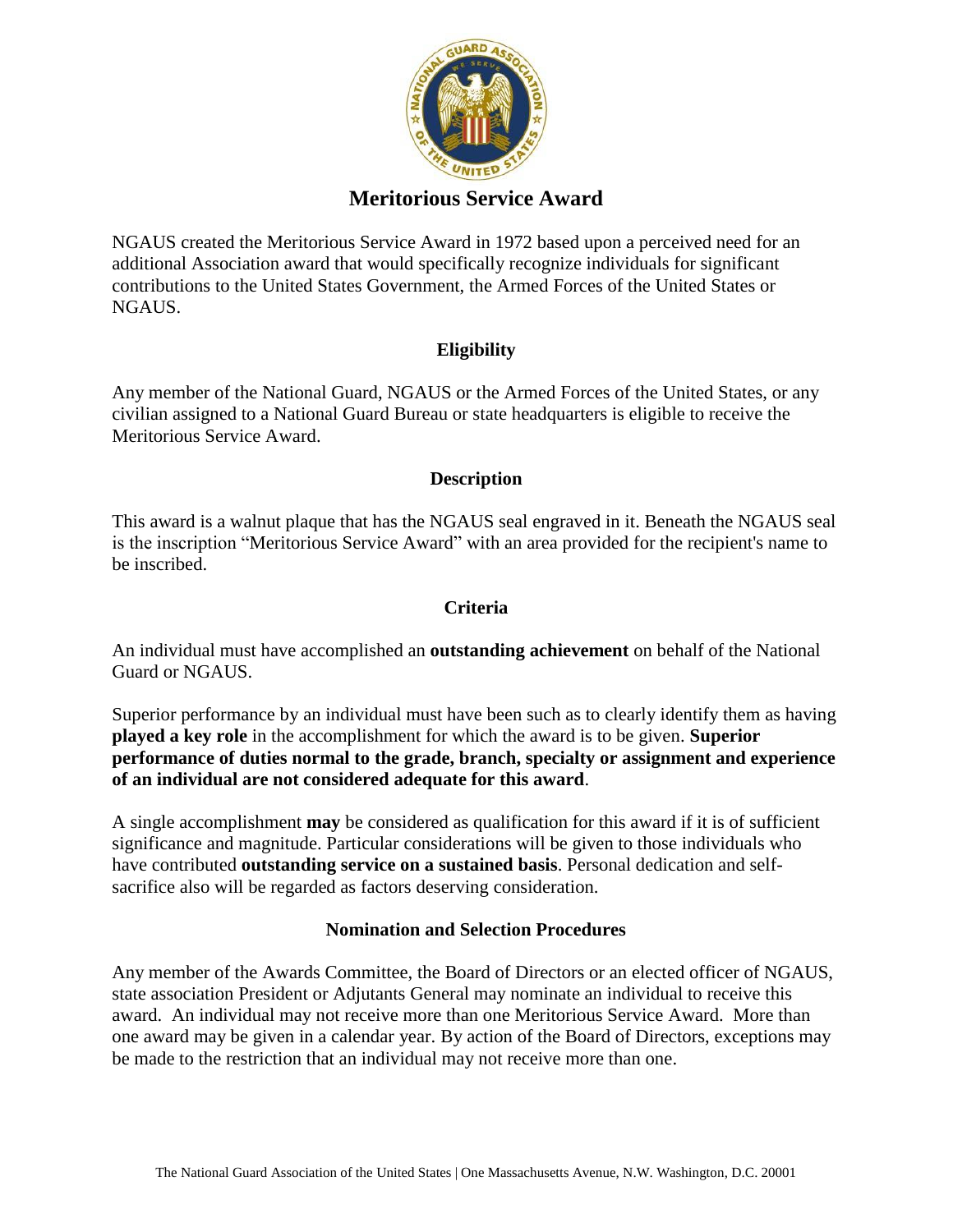

## **Meritorious Service Certificate**

Individuals who demonstrate outstanding performance or achievement, but whose contributions in the opinion of the Awards Committee does not warrant presentation of the Meritorious Service Award, may be awarded the Meritorious Service Certificate in lieu thereof. The certificate includes a citation recognizing outstanding performance or achievement and will be forwarded to the state Adjutant General or state association for presentation at the state and/or local level at an appropriate occasion.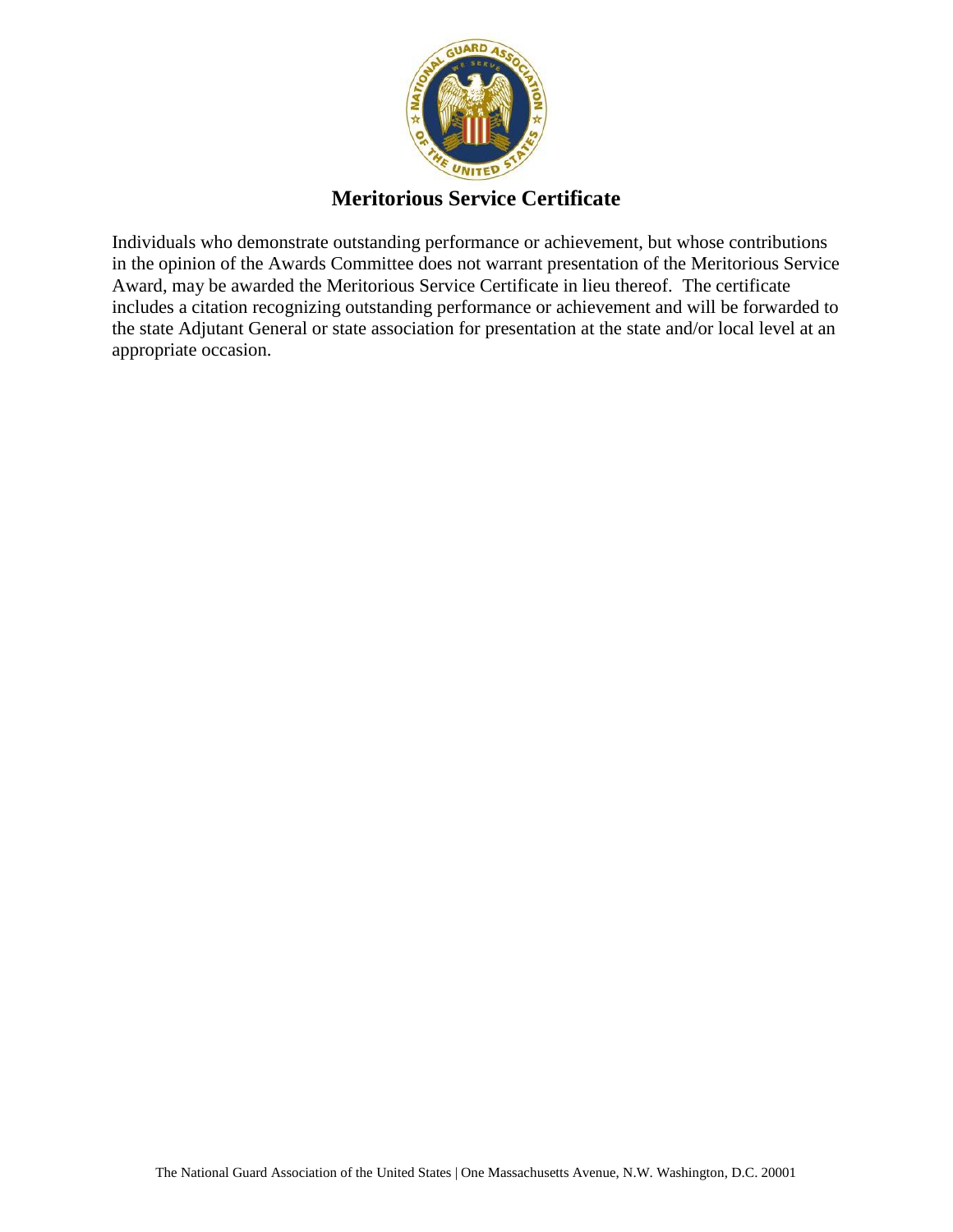

# **Valley Forge Cross for Heroism**

Named for an episode in the nation's early history synonymous with the Militia and exemplifying great courage, the Valley Forge Cross became part of the program in 1973. It is presented to members of the National Guard who have distinguished themselves by performing acts of heroism that otherwise might not be recognized due to the National Guard's peacetime status.

## **Description**

The Valley Forge Cross is a medal measuring 1 3/4 inches by 1 3/4 inches, bearing a cross surrounded by four eagle-and-shield devices such as appear on the official NGAUS seal. The cross has a surrounding gold border, with the interior shallowed and bearing an enamel finish. A recessed profile of a colonial soldier occupies the center of the cross. The ring bears the legend "Valley Force Cross" in raised letters. For added distinction, the cross is suspended by a ring from a silk moiré ribbon 1 1/4 inches long and 1 3/8 inches wide, composed of altering 1/8-inch bands of white, gold and maroon on either side of a central 1/2 inch white band.

## **Eligibility**

The nominee must be an active, bona fide member of the National Guard at the time of the act.

### **Criteria**

The individual must have performed an act of **heroism clearly beyond what reasonably might have been expected under the circumstances** and of such a nature that had it not been attempted, no criticism would be justified. The nominee's act of heroism was voluntary. Performance of the act **placed the nominee in personal jeopardy**. This award frequently will encompass lifesaving acts. It also may be appropriate under circumstances in which extraordinary performance has contributed to the alleviation of public tragedy or to the preservation of public property provided that the **nominee's life was in jeopardy as a result of voluntary action.** 

### **Nomination and Selection Procedures**

Any individual having knowledge of an act worthy of the award for the Valley Forge Cross may submit a nomination. It is recommended, however, that nominations be submitted by the nominee's immediate commanding officer, through normal official channels after full investigation and preparation of supporting evidence. More than one award may be given in a calendar year.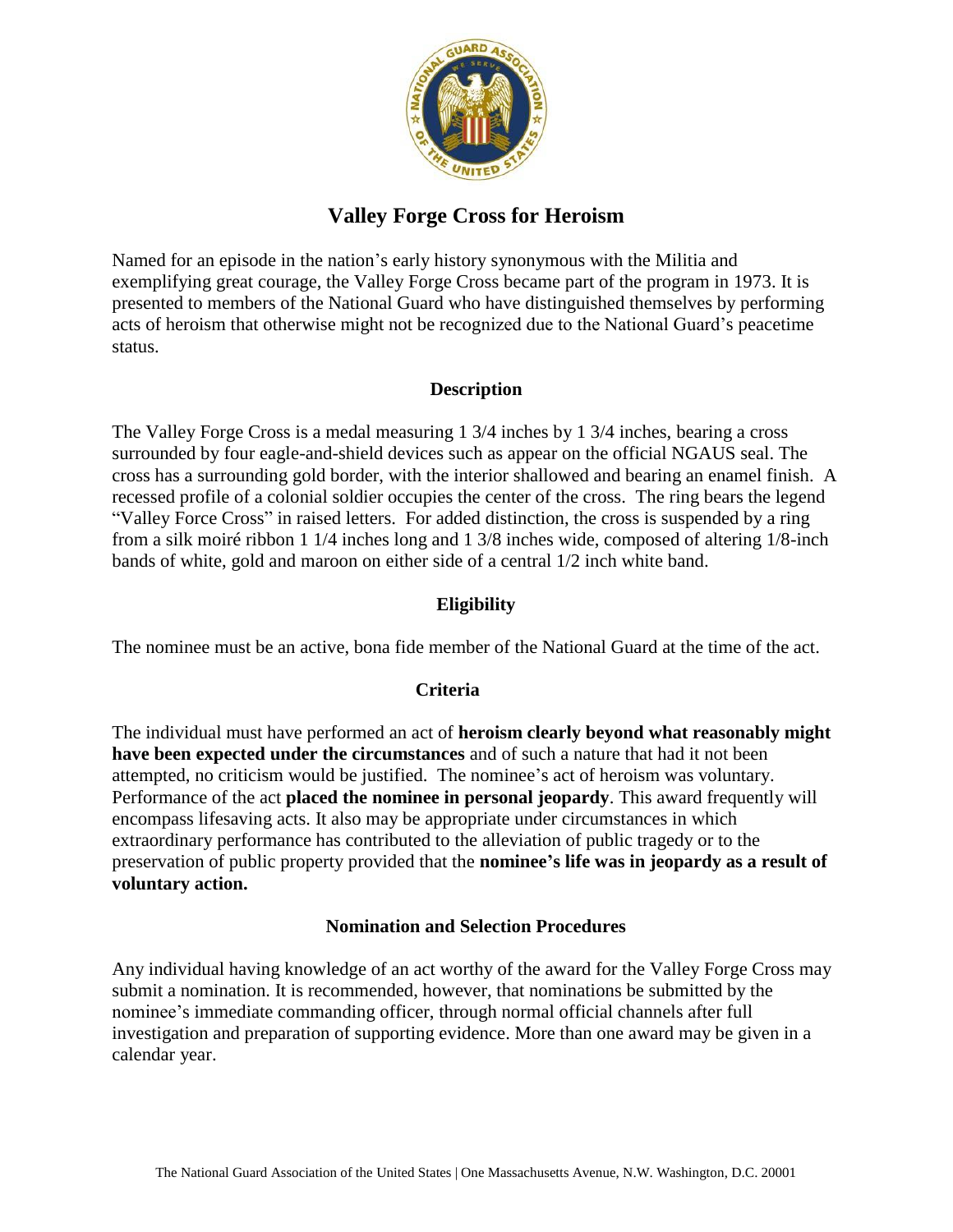

Nomination submissions should include:

- A fully detailed chronological narration of what occurred, utilizing exact times and dates, and full identification of all principles, including witnesses. Clear and complete reporting of facts will more likely achieve the object of the recommendation than flowery generalities.
- A proposed citation, one paragraph in length.
- Signed statements of at least one, and preferably two, eyewitnesses. Such documents as extracts from official records, sketches, maps, photos and newspaper clippings that help establish the validity of the nomination may be used as supporting evidence. In cases where no eyewitnesses are available, the requirement may be waived if personal heroism is completely self-evident and the award can legitimately be made without question.
- A signed statement by the individual nominated, describing the act in detail, also may be regarded as important supportive evidence.
- Whenever possible, letters from both the nominee's battalion/squadron/group/brigade commander and the state Adjutant General endorsing the nomination also should be submitted.

Any heroic act performed by a member of the National Guard is eligible for consideration without regard to his duty status at the time of the event. It can be awarded while on military duty, in state status or while acting in a civilian capacity.

The Valley Forge Cross (or the Valley Forge Cross Certificate) may be awarded posthumously. In such cases, the medal or certificate will be presented to the recipient's next of kin.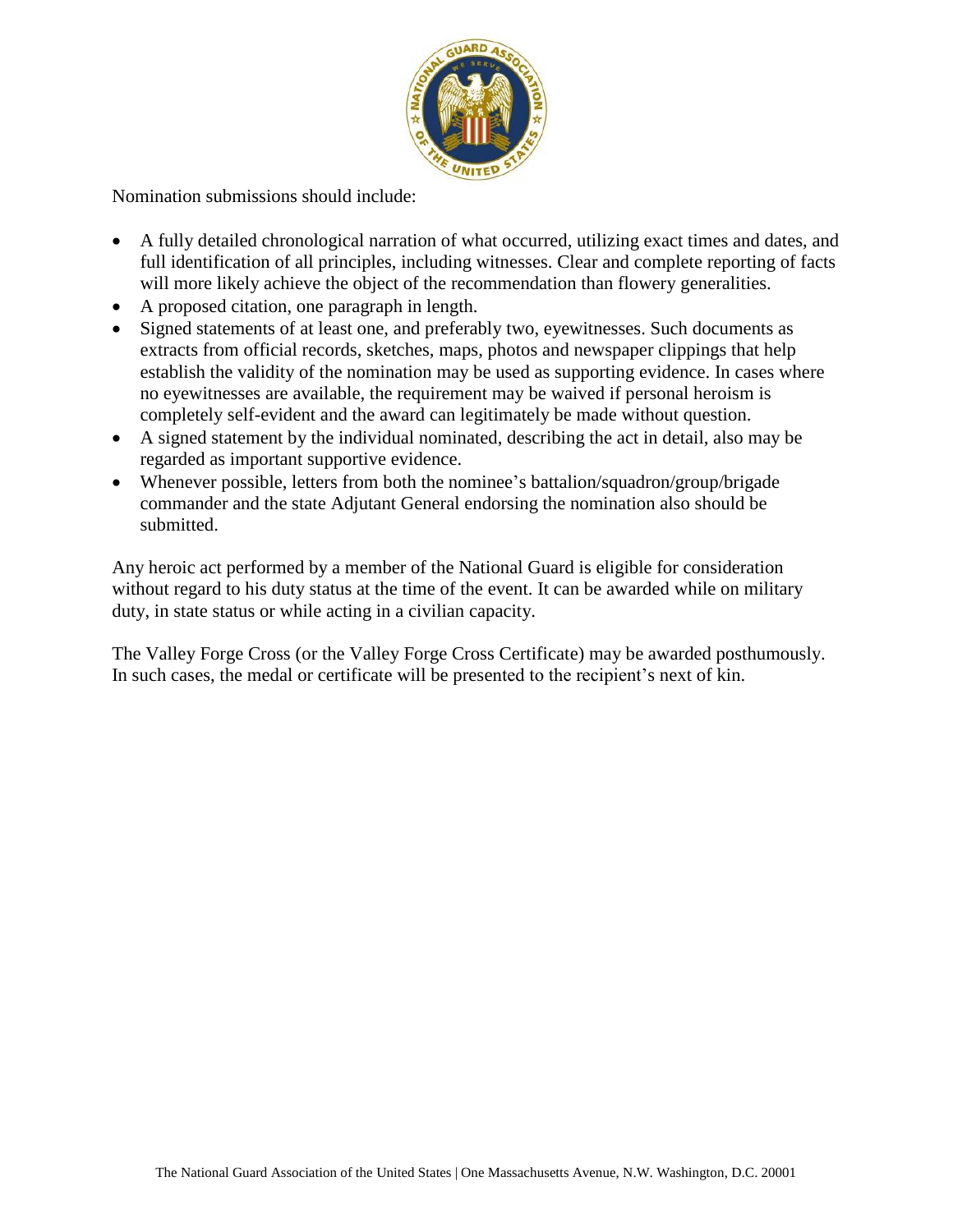

# **Valley Forge Certificate**

The Valley Forge Certificate is awarded to those individuals who display heroism and for whom nominations for the Valley Forge Cross are submitted, but whose act, in the view of the Awards Committee, fell short of that required for award of the Valley Forge Cross. The certificate will include a citation or other tangible evidence demonstrating the nature of the heroism displayed. It will be forwarded to the appropriate state Adjutant General or state association for presentation at the state and/or local level at an appropriate occasion.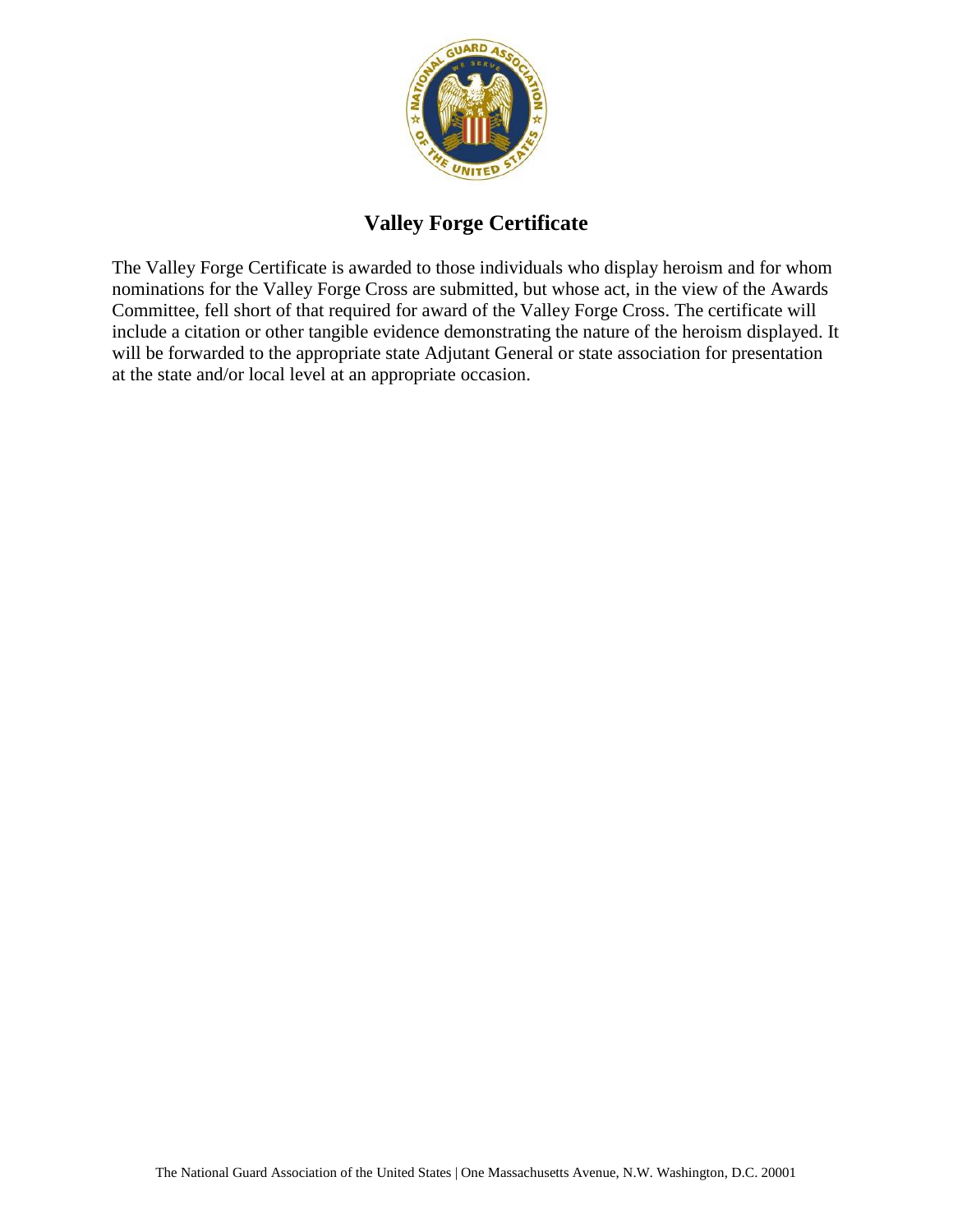

# **Garde Nationale Trophy**

The Garde Nationale Trophy, first presented in 1989, recognizes significant achievement of members of the National Guard in their civilian endeavors. It is so named to honor the Marquis de Lafayette and the roots of the National Guard name.

The Garde Nationale Trophy may recognize achievements in medicine, science, art, industry, etc. An individual must have distinguished him or herself with a significant accomplishment in their civilian endeavor that generated recognition by their civilian peers and made a significant contribution to their particular field.

### **Eligibility**

Any member of the National Guard.

### **Description**

A lead crystal, European style trophy cup, with the Concord Minuteman on the front and the NGAUS logo etched on the back. The crystal cup is mounted on a walnut base.

### **Criteria**

An individual must have distinguished him or herself with a **significant accomplishment in their civilian endeavor that generated recognition by their civilian peers**. The accomplishment made a significant contribution to the particular field.

#### **Nomination and Selection Procedures**

Any member of the Awards Committee, the Board of Directors or an elected officer of NGAUS, state association Presidents or Adjutants General may nominate an individual to receive this award. An individual may not receive more than one Garde Nationale Trophy. More than one award may be given in a calendar year.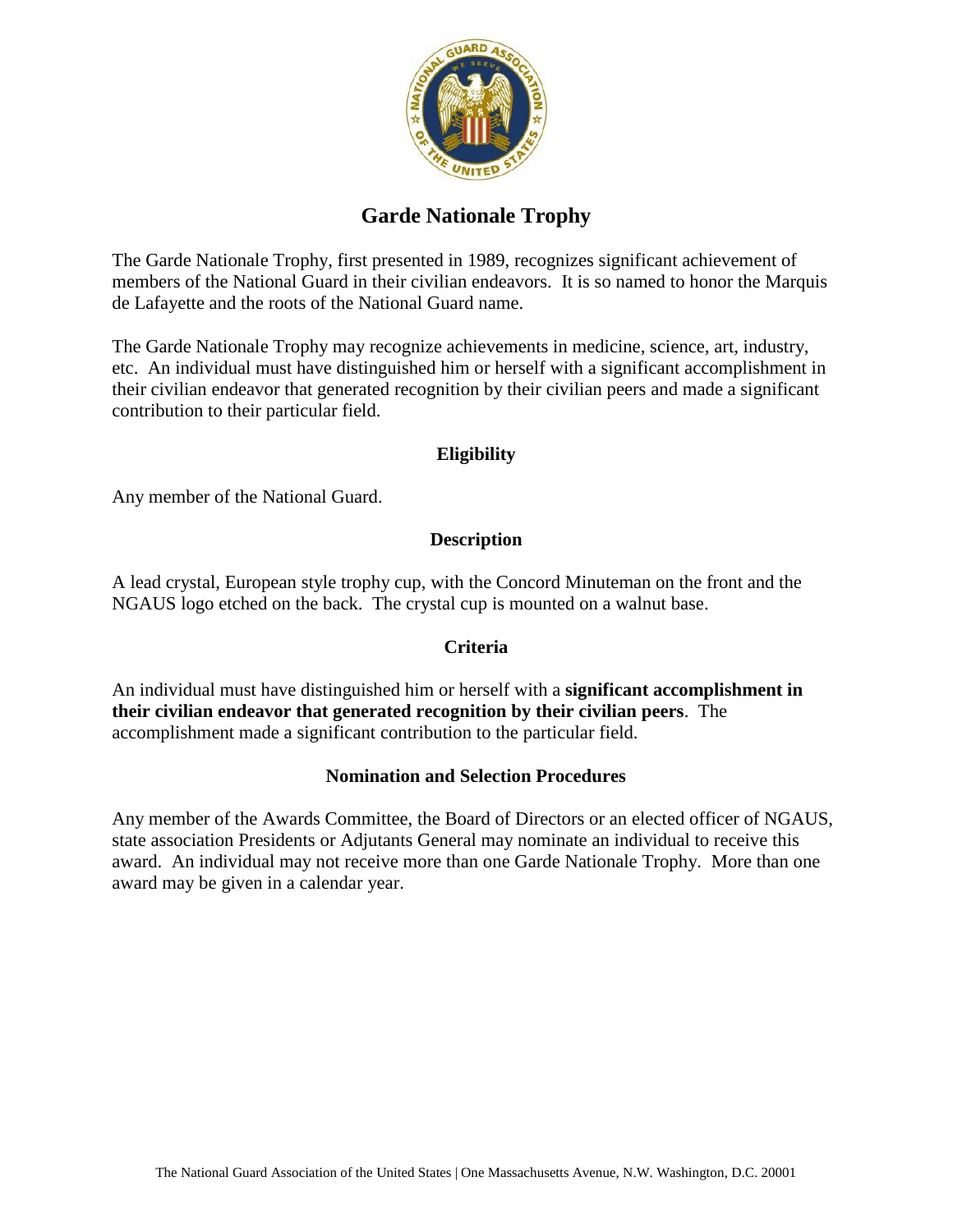

# **Theodore Roosevelt Leadership Awards for Company Grade Officers**

This award was established to annually recognize the achievements and dedicated service of Army and Air National Guard junior officers who have demonstrated outstanding leadership and professionalism in their services to country and community. This award was first presented in 2006.

## **Eligibility**

Nominees must be second lieutenant, first lieutenant, or captain serving in either the Army National Guard or the Air National Guard during the award period for which the award is given. Nominees **must be members of both NGAUS and their state associations**.

### **Criteria**

Whole-career information will be submitted and evaluated to include: accomplishments in duty assignments; career progression, training, and professional development activities; community service demonstrating leadership or exemplary character; military and civilian education; awards and decorations; experience and achievements; leadership qualities and character. **Only one Air and one Army submission per state.**

### **Nomination and Selection Procedures**

**Recommended endorsements from unit commander, battalion or wing commander and state Adjutant General**. An individual may not receive more than one award. More than one award may be given in a calendar year. Each state or territory may submit no more than one ANG and one ARNG nomination each year.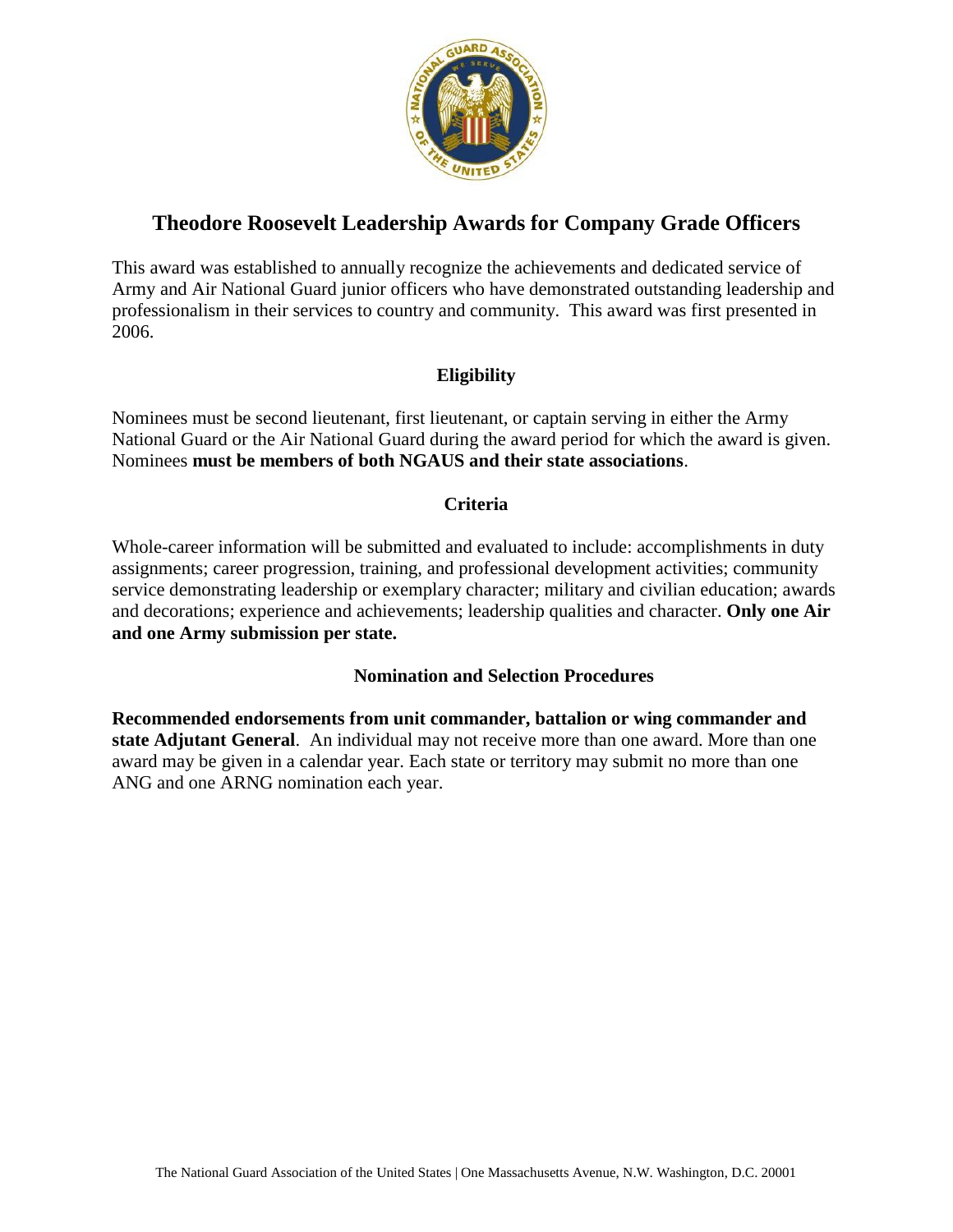

# **Eagle Rising Award for Warrant Officers**

### **Purpose**

This award was established to annually recognize the achievements and dedicated service of Army National Guard Warrant Officers (CWO 1-3) who have **demonstrated outstanding leadership, technical skills, and professionalism in their services to country and community**. This is the latest addition to the NGAUS Awards Program. The award was first presented in 2011.

## **Eligibility**

Nominees must be Warrant Officers serving in the Army National Guard during the award period for which the award is given. **Nominees must be members of both NGAUS and their state associations.**

### **Criteria**

Whole-career information will be submitted and evaluated to include: accomplishments in duty assignments; career progression, training, and professional development activities; community service demonstrating leadership or exemplary character; military and civilian education; awards and decorations; experience and achievements; leadership qualities and character.

### **Nomination and Selection Procedures**

**Recommended endorsements from unit commander, battalion, group, or brigade commander and state Adjutant General.** An individual may not receive more than one award. More than one award may be given in a calendar year. **Each state or territory may submit no more than one nomination each year.**